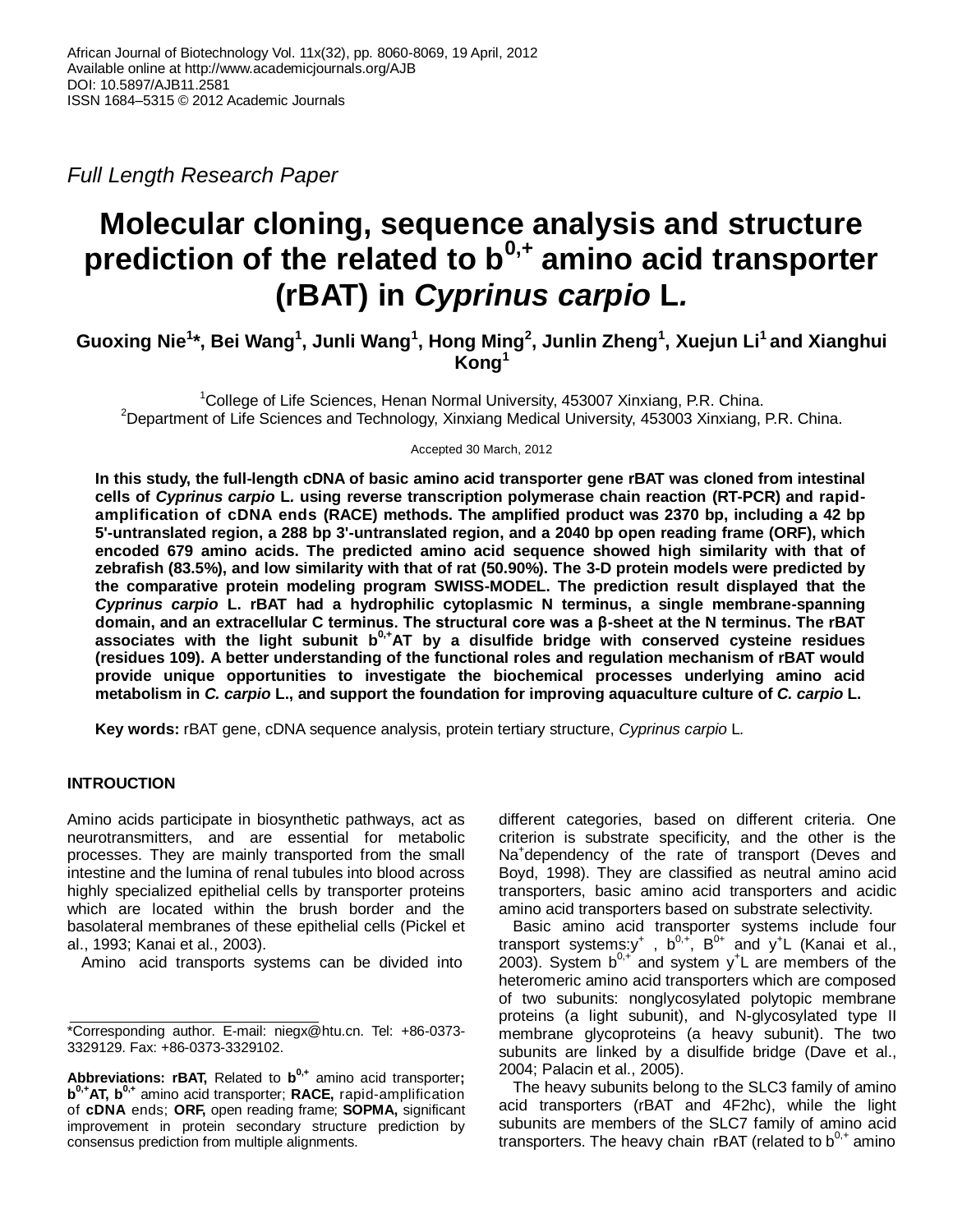| <b>Name</b>   | Oligonucleotide sequence $(5' \rightarrow 3')$ | Length (bp) |
|---------------|------------------------------------------------|-------------|
| 3' GSP1 rBAT  | ATGCCCAAGGAGGTGCTGTTGT                         | 22          |
| 3' GSP2 rBAT  | GATGTGGAGGACTTCAGGCAGAT                        | 23          |
| 3' RACE outer | <b>TACCGTCGTTCCACTAGTGATTT</b>                 | 23          |
| 3' RACE inner | CGCGGATCCTCCACTAGTGATTTCACTATAGG               | 32          |
| 5' GSP1 rBAT  | GGTGTGGTTTGGTATGAAATCCAT                       | 24          |
| 5' GSP2 rBAT  | AGGTGACAGTGCCACAATCGTAATG                      | 25          |
| 5' RACE outer | <b>CATGGCTACATGCTGACAGCCTA</b>                 | 23          |
| 5' RACE inner | CGCGGATCCACAGCCTACTGATGATCAGTCGATG             | 34          |

**Table 1.** Sequences of oligonucleotide primers used for PCR and rapid amplification of cDNA ends.

The primers were based on the rBAT sequences of other animals deposited in GenBank.

acid transporter, SLC3A1) associates with the light chain b<sup>0,+</sup>AT (b<sup>0,+</sup> amino acid transporter, SLC7A9) to form the amino acid transport system  $b^{0,+}$  (Fender et al., 2010; Grillo et al., 2008 ;Bartoccioni et al. 2008). System  $b^{0,+}$ mediates the absorption and reabsorption of basic amino acids in the small intestine and renal tubules, respectively (Dave et al., 2004). The rBAT protein is expressed in the brush border of the renal epithelial cells of the proximal tubule and the small intestine. The rBAT mRNA is also detected in liver, pancreas and brain (Deves and Boyd,1998). Distinct classes of rBAT mutants cause type I cystinuria which result in increased urinary excretion of cystine and dibasic amino acids and cause cystinuria. Type I cystinuria is a completely recessive disease (Sakamoto et al., 2009). So far, the researches mainly concentrated on the physiological functions and requirements of the basic amino acids in fish and so on (Cheng et al., 2011; Poppi et al., 2011; Zhou et al., 2011), while few studies were reported in absorption mechanism of basic amino acids in *C. carpio* L. on molecular level. In this study, the rBAT gene was first cloned from intestinal cells of *C. carpio* L., and the homology and phylogenetic relation-ship of rBAT genes between *C. carpio* L. and other species were analysed. The secondary structure and tertiary structure of the rBAT protein in *C. carpio* L. was predicted with several computational algorithms.

#### **MATERIALS AND METHODS**

#### **Fish acclimation**

In this study, *C. carpios* L., with an average body weight of 2.6±0.38 g, grown for 60 days, were used as experimental animals, which were cultured in a 200-L tank filled with dechlorinated water with constant aeration (dissolved oxygen (DO): 6.2±0.2 mg/L, pH 6.5 to 7.5, total ammonia: 2.2 to 2.7 mg/L, average water temperature: 24.5±4.32°C, NO<sub>2</sub>: 0.03 to 0.07 mg/L, NO<sub>3</sub>: 1.5 mg/L). The illuminating rhythm was 12 h light and 12 h dark per day. During the period of acclimation, the fishes were fed with commercial pellet feed four times a day (8:30 am, 11:30 am, 14:30 pm and 17:30 pm). After the acclimation, 10 fish were randomly selected and dissected after general anesthesia to obtain the intestines of each fish, and the contents in guts were cleared rapidly. All the operations were conducted under aseptic conditions on ice.

#### **Total RNA extraction and RT-PCR**

The prepared guts were quickly frozen immediately in liquid nitrogen and then stored at -80°C. Total RNA was isolated from intestines by the standard TRIzol (purchased from Invitrogen) extraction method. The total RNA (5 mg) was used to synthesize the first-strand cDNA using AMV reverse transcriptase (from Shanghai Sangon) and oligo-p (dT) 18 Primer (from Shanghai Sangon) in a 20 µL reaction, according to the manufacturer's instructions. The rBAT cDNAs were then amplified by PCR in a total volume of 50 µL, containing 10 mM Tris-HCl (pH9.0), 50 mM KCl, 1.25 mM MgCl<sub>2</sub>, 0.2 mM dNTPs, 1 unit of Taq polymerase (from Takara, Japan), 5 µL template cDNA and 40 pmol of each primer (Table 1). The following PCR cycling conditions were used as follow: pre-denaturalization at 94°C for 4 min, 35 cycles of denaturation at 94°C for 50 s, annealing at 53 to 55°C for 50 s, extension at 72°C for 1 min 50 s and final extension at 72°C for 10 min. The PCR product was resolved on 1% agarose gels via electrophoresis. Photographs of the gels stained with ethidium bromide are shown in an inverted black/white format (Figure 1).

#### **Cloning and sequencing of rBAT from** *C. carpios* **L***.* **intestinal cDNA**

The amplified bands corresponding to rBAT cDNAs were separated with 1% agarose gel electrophoresis and purified using the Gel Extraction Kit (from Takara, Japan). The purified rBAT cDNAs were combined with the pGEM-T Easy vector (Promega, USA) at 16°C for 8 h, and the ligation mixture was used to transform *Escherichia coli* strain JM109. The plasmid purifications from the overnightgrown colonies were done. For each cDNA, four to six plasmid clones containing rBAT cDNAs were sequenced by ABI3730 using M13+/-universal primers (Takara, Japan).

## **RESULTS**

## **Isolation of the** *C. carpios* **L. rBAT cDNA by rapidamplification of cDNA ends (RACE)**

The primers were originally designed from highly conserved regions of rBAT based on the sequence alignment of human, rat, mouse, rabbit, dog, and American opossum rBAT cDNA from GenBank. Employing the RACE strategy, the full-length rBAT of *C. carpio* L. was cloned. The 5'-RACE and 3'-RACE results were sequenced and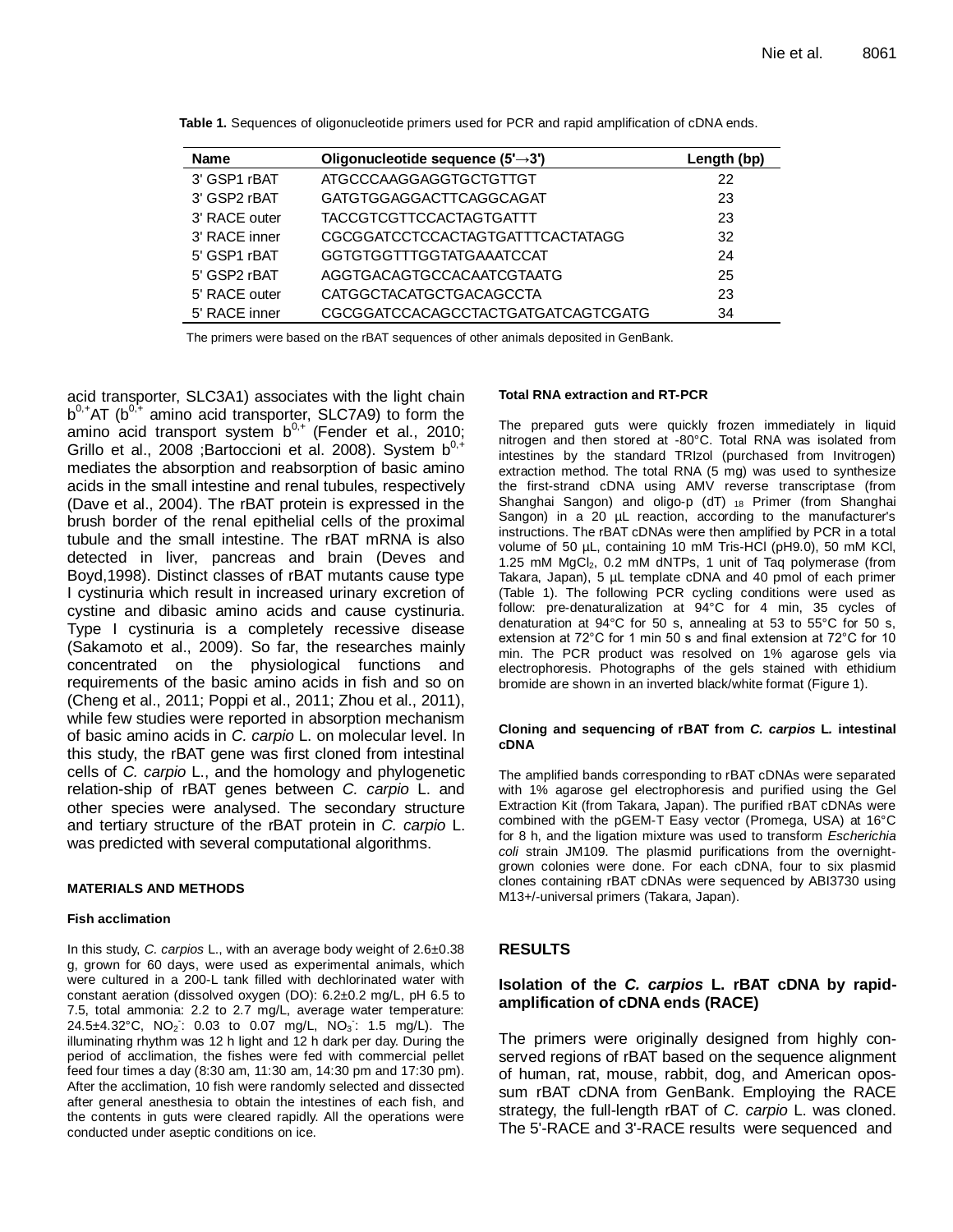

**Figure 1.** The results of rBAT amplified by RACE-PCR. A, the result of 5′-RACE showing the amplified 1800 bp fragment; B, the result of 3′-RACE showing the amplified 500 bp fragment; M1, 2000 bp DNA ladder; M2, 1000 bp DNA ladder.

spliced to obtain the full-length cDNA (Figure 1). The complete coding sequence of the *C. carpio* L. rBAT cDNA with 2370 nucleotides comprised a coding sequence region with a 2040 bp open reading frame (ORF), a 42 bp 5'-untranslated region and a 288-bp 3'-untranslated region including poly (A).

## **Sequence analysis of** *C. carpios* **L. rBAT gene**

The deduced amino acid sequence of the *C. carpio* L. rBAT using EXPASY is composed of 679 amino acids with a molecular weight of approximately 78.5 ku and the isoelectric point of 4.96 (Figure 2). The secondary structure of the deduced rBAT amino acid sequence was analyzed to seek potential transmembrane regions using TMHMM Server v. 2.0 (DTU) (Figure 3). One putative transmembrane domain was also identified using significant improvement in protein secondary structure prediction by consensus prediction from multiple alignments (SOPMA) (Figure 4). The rBAT gene contains 28.13% of α-helix, 16.79% of extended strand, 5.60% of β-turn and 49.48% of random coil.

SignalP 3.0 Sercer analysis predicted an N-terminal signal peptide sequence:

(MSSTKITNIDAVELQEGIQNAAFHEDDDDTSNASSSRE QQATSVSVTRPEENEYTQIKPYAGMPKEVLMLYSRKAC YRVPREIIFWLIIACTLALIAMTITIVAL) (Figure 5).

## **Homology and phylogenetic analysis of rBAT genes**

The rBAT cDNA sequence obtained in this study has

been submitted to GenBank and assigned the accession number AEX13745.1. The deduced amino acid sequence of *C. carpio* L. rBAT was 69.7, 83.5, 51.4, 50.8, 53.2, 51.9, 51.7, 51.8, 50.7, 53.5 and 51.0% similar to Atlantic salmon (*Salmo salar*), zebrafish (*Danio rerio*), human (*Homo sapiens*), dog (*Canis lupus familiaris*), pig (*Sus scrofa*), rat (*Rattus norvegicus*), mouse (*Mus musculus*), marmoset (*Callithrix jacchus*), rabbit (*Oryctolagus cuniculus*), cattle (*Bos taurus*), and chicken (*Gallus gallus*), respectively. The homology among the sequences was calculated using the Laser-gene analysis software package (Figure 6). The deduced amino acid sequence of rBAT in *C. carpio* L. had the lowest similarity with *Sus scrofa* (50.7%) and the highest similarity with *Danio rerio* (83.5%). The phylogenetic trees were constructed using MEGA5.0. The calculation of the evolutionary trees used the maximum likelihood and nearest-neighbor-interchange (NNI) (Figure 7).

# **Tertiary structure prediction of rBAT gene**

The 3-D protein model in this study was predicted by the comparative protein modeling program SWISS-MODEL automated protein modeling server, based upon deepsea bacterium *Geobacillus* sp. strain HTA-462 (2ze0A.pdb) Protein Data Bank structure file (Figure 8).

## **DISCUSSION**

The rBAT proteins are members of the expanded solute carrier SLC3A family, and are predominantly expressed in the apical membrane of the intestinal and renal absorptive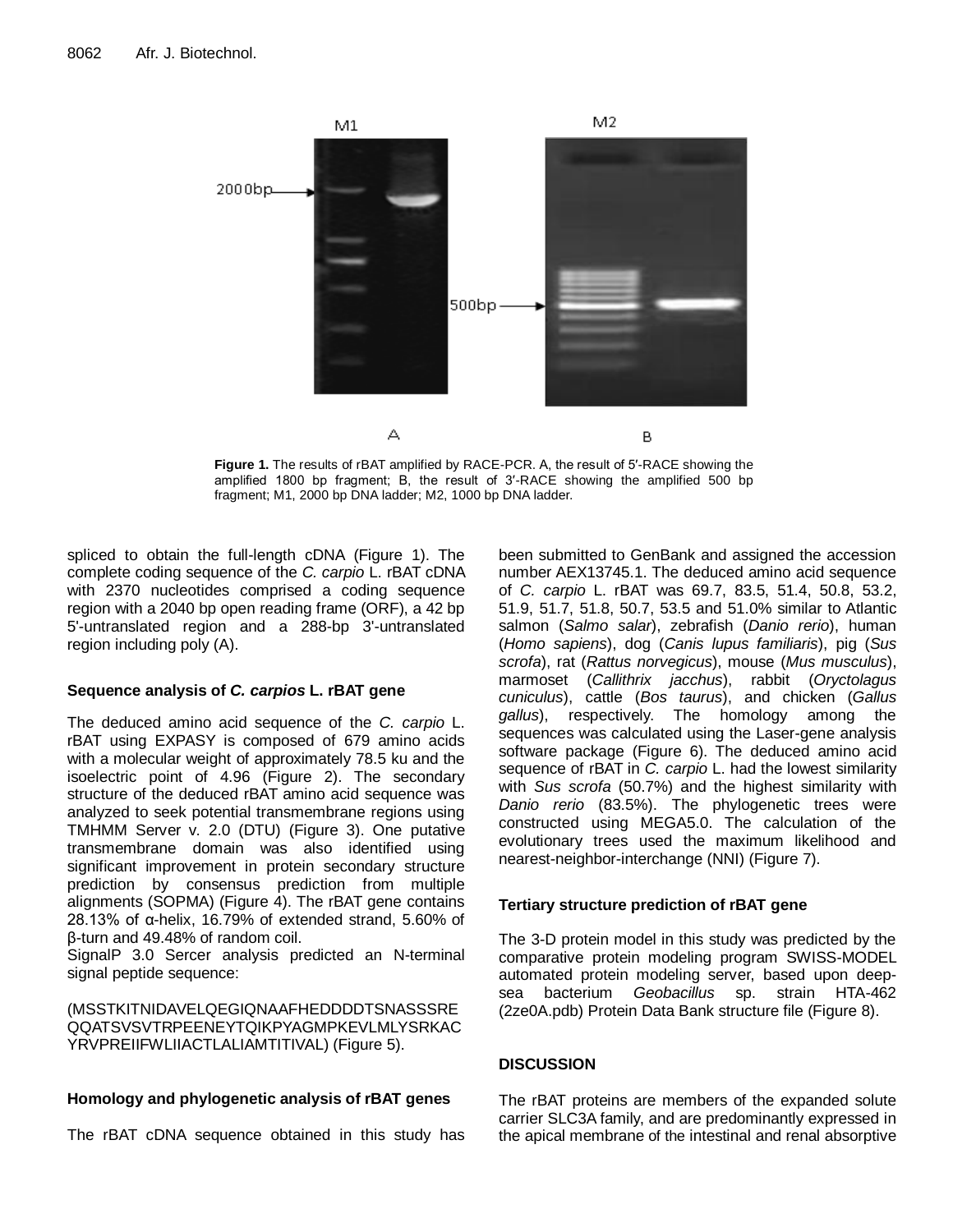-45 gaaaacaagtgttgttcctagggactgaaggaagcaagaaag 1 1 atgagttcgaccaaaatcaccaacatcgacgcggtggagctgcaa 1 M S S T K I T N I D A V E L Q 46 gaaggcatccagaacgcagcctttcatgaagatgatgatgataca 16 E G I Q N A A F H E D D D D T 91 tctaatgcatcaagctctcgagagcagcaggccaccagcgtgtcc 31 S N A S S S R E Q Q A T S V S 136 gtcaccaggccggaggagaacgagtacactcagatcaagccgtac 46 V T R P E E N E Y T Q I K P Y 181 gctgggatgcccaaagaggtcctgatgttatactccaggaaagcc 61 A G M P K E V L M L Y S R K A 226 tgctaccgcgtacctcgagagattattttctggctcatcatcgca 76 C Y R V P R E I I F W L I I A 271 tgcaccctggcccttattgccatgaccattacgattgtggcactg 91 C T L A L I A M T I T I V A L 316 tcacctcgatgcatgagctggtggcagctgtctccagtctatcag 106 S P R C M S W W Q L S P V Y Q 361 gtttatccacgatcattcaaagactcgaatgctgatggtgttgga 121 V Y P R S F K D S N A D G V G 406 gatctcaaaggaatcaaggagaaactgagtcattttgagtacctg 136 D L K G I K E K L S H F E Y L 451 aacattaaagcagtctggatcagccctttctacaagtctcccatg 151 N I K A V W I S P F Y K S P M 496 agagactttggatatgatgtggaggacttcaggcagatcgatcct 166 R D F G Y D V E D F R Q I D P 541 atcttcggaaccatggaagactttgacgagctcctggcaagcatg 181 I F G T M E D F D E L L A S M 586 catgacaaaggtttaaagctgatcatggattacatcccgaaccac 196 H D K G L K L I M D Y I P N H 631 accagcgacaaacacatttggttccaacttagccgtaatggtaca 211 T S D K H I W F Q L S R N G T 676 gagccctataaagactactacatctgggttaactgcacacgagac 226 E P Y K D Y Y I W V N C T R D 721 aagcctccaaacaactgggtgagtgtcttcgggaattccacctgg 241 K P P N N W V S V F G N S T W 766 gagtatgatgaggtacgacaacagtgctatttccatcagttcctg 256 E Y D E V R Q Q C Y F H Q F L 811 aaggaacagcctgacctgaactaccgtaaccctcgagtcatagag 271 K E Q P D L N Y R N P R V I E 856 gagatgacggacataatccatttctggctgaagaagggggtggat 286 E M T D I I H F W L K K G V D 901 gggttccgcatggacgctgtgaaacacatgcttgaggccacacat 301 G F R M D A V K H M L E A T H 676 L Y K C \*

1 946 ttgagaaatgaaccccaggtcgaccctgaccaagatccatcgact 316 L R N E P Q V D P D Q D P S T 991 gtggacacagagtttgagctgttccatgactacacctacacacaa 331 V D T E F E L F H D Y T Y T Q 1036 cagggcttacatgagattctgacaaactggaggatagatctggac 346 Q G L H E I L T N W R I D L D 1081 gcctacagcagagagcccggccgctacaggttcatggtgatagag 361 A Y S R E P G R Y R F M V I E 1126 tgttatgattatgaagaaatagataaaaccatgaggtactatggc 376 C Y D Y E E I D K T M R Y Y G 1171 acgagctatgtcactgaaagcgacttcccctttaacttctatctc 391 T S Y V T E S D F P F N F Y L 1216 ttgtaccttcctgatgatctgtcaggaaatcaagccaaaagcttg 406 L Y L P D D L S G N Q A K S L 1261 gttcatttatggatgtcaaacatgccgaagggaaaatggccaaac 421 V H L W M S N M P K G K W P N 1306 tgggtggtgggaaaccatgacaagccacgtataggctcaagtgct 436 W V V G N H D K P R I G S S A 1351 ggtacagaatatatacgtgctataaacatgctgttgttaacgctg 451 G T E Y I R A I N M L L L T L 1396 cctggaactcctacaacatactatggagaagagattggcatggtg 466 P G T P T T Y Y G E E I G M V 1441 aacgtaaatgtatctgtaattcaggatccttttggacagcatgat 481 N V N V S V I Q D P F G Q H D 1486 ccaagcaacagtcgggacccgcagcgaacaccaatgcagtgggac 496 P S N S R D P Q R T P M Q W D 1531 gataagctcaatgctggttttagtgacagtgaaaatggcacatgg 511 D K L N A G F S D S E N G T W 1576 ctagatatcgctccagactacagcactgtcaatgtagagcttcag 526 L D I A P D Y S T V N V E L Q 1621 caggctgatgcacactccaccgtttcacagtatcgtgctctgagt 541 Q A D A H S T V S Q Y R A L S 1666 ttgctccgaggggctgagttggcactgtcccgaggctggttctgc 556 L L R G A E L A L S R G W F C 1711 ttcgtctggagcgatgtcaacgtatttgcttatttgcgtgagctg 571 F V W S D V N V F A Y L R E L 1756 gatgggctcaacaaagccttcctggtggttctaaacttcggcgag 586 D G L N K A F L V V L N F G E  $1801$  gacactacaacagacttgtcttcagttactgagttgccagatact 601 D T T T D L S S V T E L P D T  $t = 1846$   $ctcactgtgcatttaagcacagtgccaataagtcaaaagacuttc$ 616 L T V H L S T V P I S Q K T F t 1891 actaaatccagaattccaacatctcgagggcaaggaa<mark>t</mark>gctccta 631 T K S R I P T S R G Q G M L L 1 1936 gaatattccaccaatcagcgctttcacctcaaccatgcatctgag 2071 aggctatctattccttgttttatttcggtggtgtcatgctggcta 646 E Y S T N Q R F H L N H A S E 2116 gtcccgcccactttgaaatctcattggtccaaaatctcactcgat 1981 tgctctgtttctgagaaagcctgctacttgcctgcactggatatt 2161 attattgtgatagtgtgtatcgtttgtgttcagtgtaaactggca 661 C S V S E K A C Y L P A L D I 2206 agttgcctggcgatgcaaactgtttttgtcagattaacttttatt 2026 ctgtacaagtgttgaagatagaagcgacacagtgacaaacgataa 2251 caaaaggaactagcatctatgtaacaaaataaatgtttggtttgt 2296 taagaaaaatctgaaaaaaaaaaaaaaaaaaaa

**Figure 2.** Nucleotide and deduced amino acid sequence of rBAT in the intestine of *Cyprinus carpio* L. The sequence contains a single open reading frame which encodes a protein with 679 amino acids. The complete 5'-untranslated region 22 number 2 angles op 21 number getter tenned and construct to produce the construction of the construction of the construction of the construction of the construction of the construction of the construction of the constru **1gure 2.** Nucleonae and deduced amino acid sequence  $\alpha$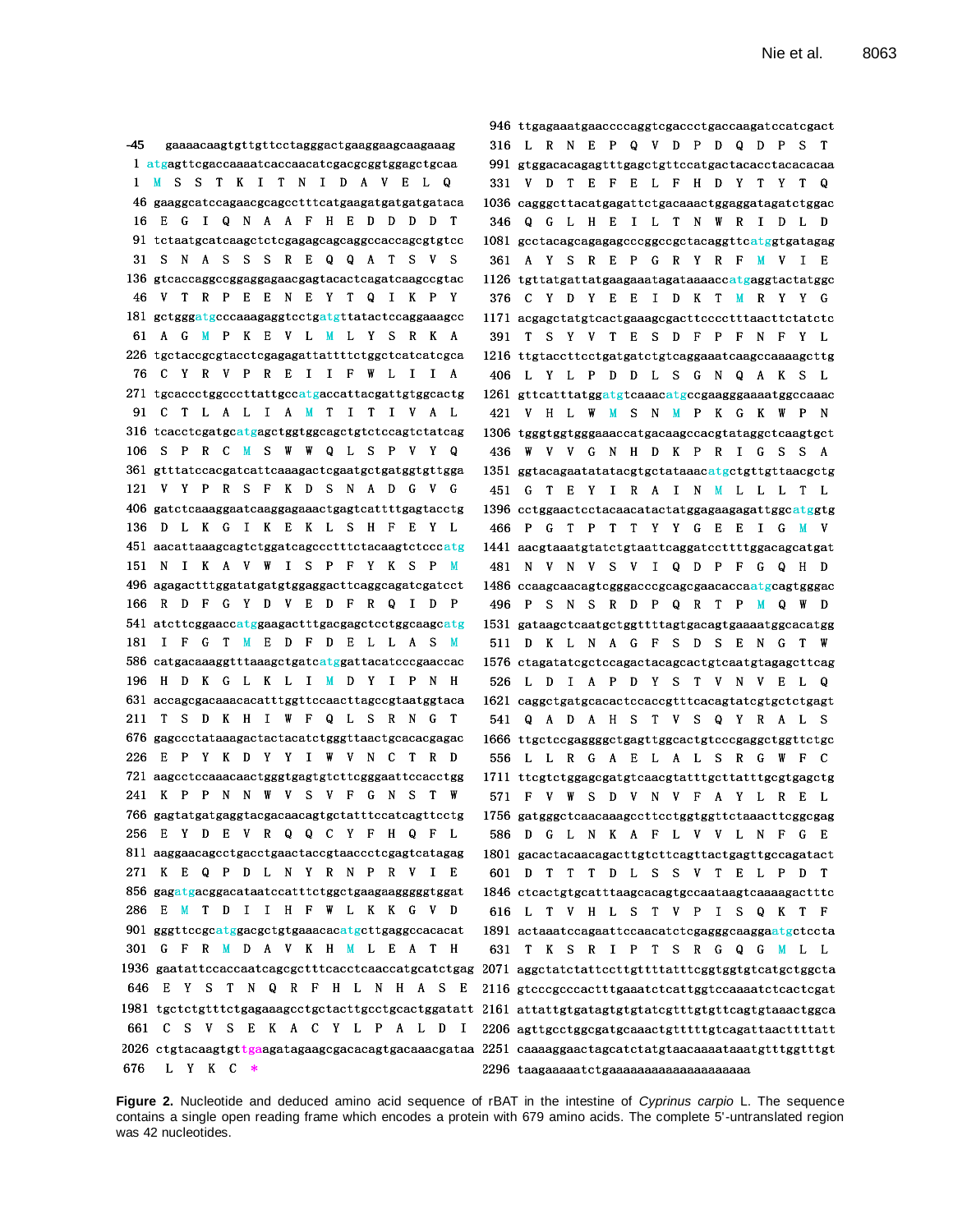

**Figure 3.** Secondary structure model and the predicted transmembrane domain of rBAT predicted by TMHMM Server v. 2.0. The C-terminal domain of rBAT is predicted to extend from the cell membrane, and the N-terminal domain of rBAT is in the cytoplasm.



**Figure 4.** SOPMA result for rBAT from *Cyprinus carpio* L. intestine. The rBAT gene contains 28.13% of α-helix, 16.79% of extended strand, 5.60% of β-turn and 49.48% of random coil. SOPMA, significant improvement in protein secondary structure prediction by consensus prediction from multiple alignments.

epithelial cells. As a member of the basic amino acid transporter family, rBAT plays an important role in the absorption and reabsorption of cystine and basic amino acids such as lysine, arginine and ornithine (Ganapathy 2009). In this study, rBAT was first cloned and characterized in *C. carpio* L., and subsequently used to obtain new insights into the molecular mechanism of the  $b^{0,+}$ system. This study performed a foundation for delineating the molecular evolution and nutritional characteristics between C. *carpio* L. and other fish strains or mammals.

The rBAT subunit from *C. carpio* L. showed high similarity with zebrafish and salmon, as compared with mammalian and avian rBAT homology. The nucleotide sequences of rBAT gene from several species were classified into two major groups. The rBAT subunits of mammals and chicken were clustered into one group.

TMHMM posterior probabilities for Sequence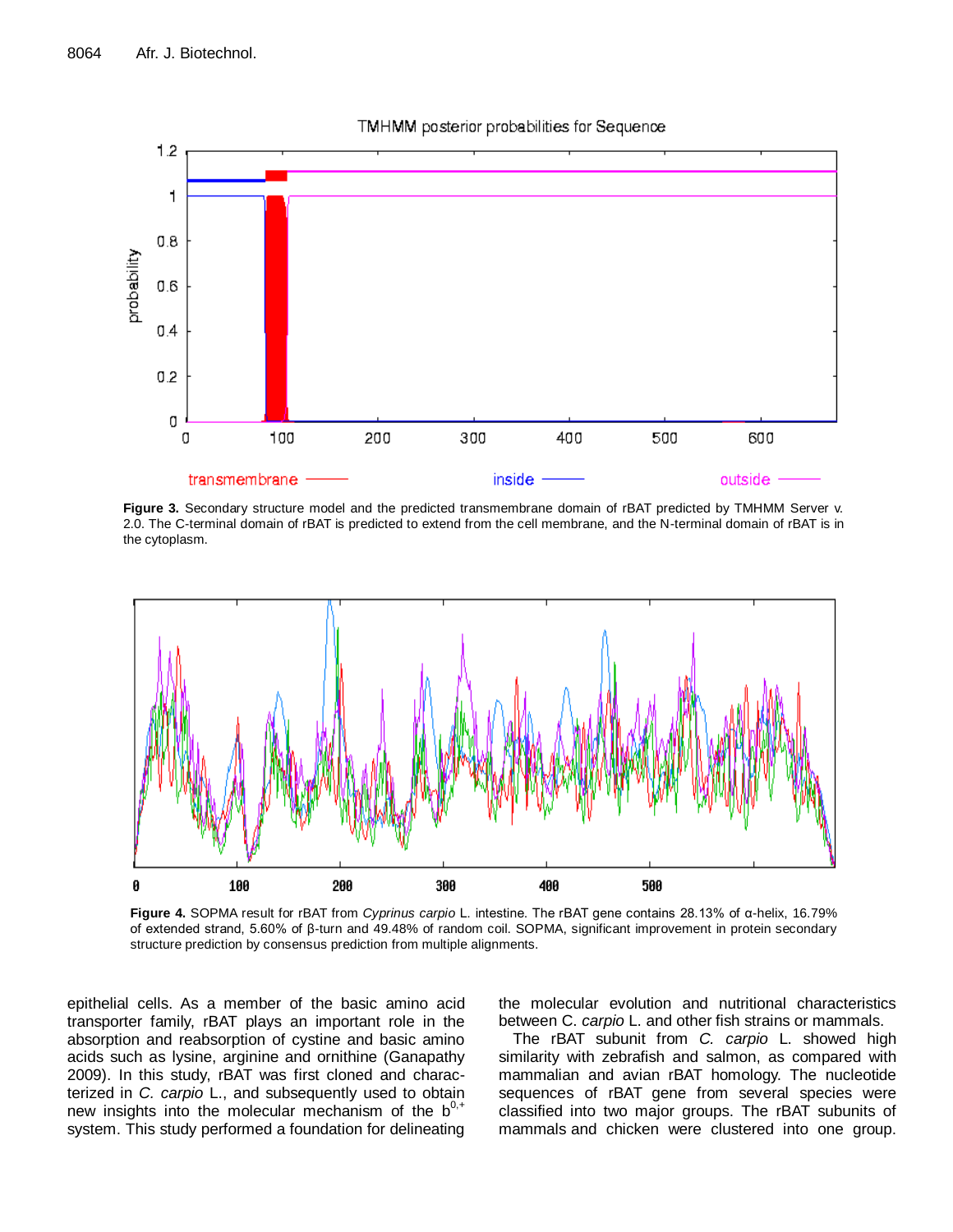

**Figure 5.** SignalP 3.0 Sercer analysis predicted a signal peptide of carp rBAT positioned in the amino-terminal (N-terminal) sequence

(MSSTKITNIDAVELQEGIQNAAFHEDDDDTSNASSSREQQATSVSVTRPEENEYTQIKPYAGMPKEVLMLYSRKACYRVPREI IFWLIIACTLALIAMTITIVAL).

The rBAT subunit of *C. carpio L.*, zebrafish and salmon were clustered into another group. The homology of rBAT was the highest between *C. carpio* L. and zebrafish (Figure 7). The results of comparative sequence analysis showed that the homologous sequences of fishes shared more than 69% amino acid similarity and those from fishes, mammals, and birds shared more than 50% amino acid similarity. Totally, based on the characteristic analysis of the transmembrane and cytoplasmic domains, it was indicated to be the higher conservative between *C. carpio* L. and other species.

The rBAT gene encoded a predicted glycoprotein with a hydrophilic cytoplasmic domain, a single membranespanning domain, and a bulky extracellular domain. An internal hydrophobic region (residues 83 to 105) was predicted to be membrane spanning. This structure was unlike other transporters and membrane channels (Newstead et al., 2011), most of them had multiple membrane-spanning regions. Its bulky extracellular domains showed significant homology with the family of α-amylases and α-glucosidases (Gabrisko and Janecek, 2009), which consisted of three domains; the N-terminal, subdomain, and the C-terminal domains. The rBAT subunit from *C. carpio* L. contained three catalytic residues (aspartate: 213 and 289; glutamate: 375, 475 and 476; histidine: 215) of the α-amylases family. This may mean that the eventuality of α-glucosidase activity of true rBATs cannot be unambiguously eliminated. The core of the transporter had seven parallel β-sheets, which form a β barrel at the N-terminal (residues 110 to 212, 280 to 315, and 339 to 581). The subdomain (residues 213 to 279 and 316 to 338) was inserted into the Nterminal domain. The C-terminal domain (residues 582 to 661) followed the N-terminal and subdomains. The rBAT associates the light subunit  $b^{0,+}$ AT with a disulfide bridge including conserved cysteine residues (residues 109).

#### **Conclusion**

In this study, we obtained the full-length rBAT gene sequence (2370 bp) of *C. carpio* L. Homology analysis and phylogenetic relationship demonstrate that rBAT gene of *C. carpio* L. displayed the highest similarity with *Danio rerio* (83.5%) and lowest similarity with the rat (50.90%). The 3-D protein models for rBAT protein were predicted and the predicting result indicate that rBAT protein of *C. carpio* L. only had a single membranespanning domain. This study would refer to further studies on protein expression and specific antibody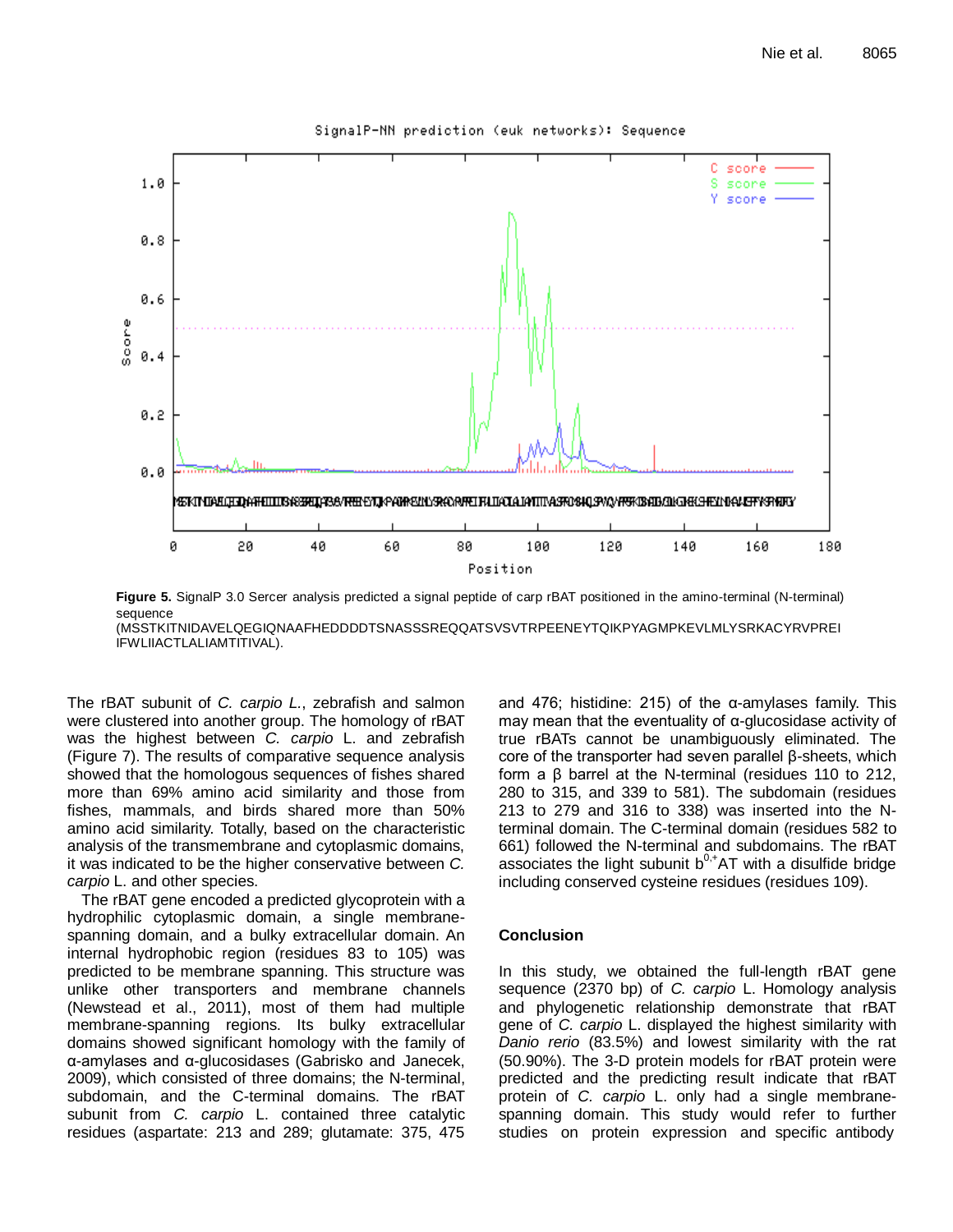| <b>M</b> SSTEITNII.AVEICEGIONAMHEINNITSAASSSRECCATSVSVI.REEENEYICIM <u>PY</u><br>CB-<br>NSSG.TANGS.SNEIGECIONTGEHEIDETELAVGGIEENFTSTVFNSFGFEEITYTCIMEY<br>521<br><b>M</b> SITEVINIE AVEICEGIONAPEREDHEINNGEIVCIRRVSSIPERSEYTCINEY<br>zeb<br>MAEERSKRESIENSNEGGONNGFVRNEUIEGIEDEGSSIENIKHSIRGIIGSGEFEEKGVGEY<br>hum<br>MARGILBEGEGALEMCACEWNGEVONEGLEASEFFFFFFFFFFFFFFARGFASSFFCFGGAAGIGIGIGIGIGIGAAGEW<br>dog<br>WAELESERGSIGNSIEGGOWNGEVONELIRERLENEELFCCHNAVLNIGEGLELIECIREY<br>piğ<br>WNEIKEKFISICMSMKGGFUNNGFVONFFICECIFISFIIFCSNAVSIFAFEFFCIKVVFFY<br>zat<br>MIEIKGKRIFICMSIKGGRONMGRVONELIFECIFIEG.SRITFCFNAVSIFAFEEFHIKAVREY<br>mou<br>MAEIKSKRISIRISMKGCCBNGFVDNELIECVELFGSSAINICHSTISILASIIFKGVCFY<br>mon<br>MAEEGSKFLSIKWNMKGCOWNAFVONELIEELLIEFGSSKRIIGEEEENAKNICFY<br>طفع<br>MAEIRSKRISIGINAREGONNGRYGNELIRETIIDFSSFVVGFCHNTVDIIGFGEFIVKCVFFY<br><b>cat</b><br>MVIKEIKGIEMELEEKGGVENNGEVONEAELIEITITESCIEIERTCAVIVSEAAVAEFAICEY<br>chi<br>Consemusedk krdsi wa kgo thngfvonedi e dpdp $\overline{1}$ peep $\overline{1}$ k $\overline{y}$                       | 60<br>60<br>医图<br>63<br>80<br>62<br>62<br>64<br>63<br>37<br>63<br>64             |
|-----------------------------------------------------------------------------------------------------------------------------------------------------------------------------------------------------------------------------------------------------------------------------------------------------------------------------------------------------------------------------------------------------------------------------------------------------------------------------------------------------------------------------------------------------------------------------------------------------------------------------------------------------------------------------------------------------------------------------------------------------------------------------------------------------------------------------------------------------------------------------------------------------------------------------------------------------------------------------------------------------------------------------------------------------------------------------|----------------------------------------------------------------------------------|
| ACNEREVINING FIRGONDUERE I ENI IMAGINARIO INVIDITAVI ISEEGI GNNO I SEVYCVYERSEKIGNAGO VOLI RGI<br>ACNEREVII ING VOARVEI EREDI ENI DIVCTUAL VAI DUTVUVASEEGI GNNO SSEVYCI YERSEKIGI SIG JOHN A<br>ea.<br><b>Sa1</b><br>RONEREVINTYSWEG EREP IEN TWASWITH THE TIAL SESCIENCE CRAFTER TE FOR CLINCE TO THE TREAT PROPERTY OF THE CALLEGI<br>POWEREVINTYSWEG EREP IEN TWASWITH THE TIAL IN SESCIENCE CRAFTER STATES IN THE STATE IS TO A CLINCE TO A CLINCE<br>zeb<br>hum<br>dog<br>piğ<br>zat<br>mou<br>mon<br>طفع<br><b>cat</b><br>chi.<br>Consenagmpkevlioisedaryrvpreiliwltvasvl liaatiaiia spkclówwoaepnyciyprsikdsdkdenodlkoi                                                                                                                                                                                                                                                                                                                                                                                                                                             | 140<br>140<br>135<br>145<br>160<br>142<br>142<br>144<br>143<br>137<br>145<br>144 |
| <u>NERO SHEE VENER ANN S SEYRS SAGOG GA DAS E SE OF DE FOGER SEGO SA DA SAGOR GI RO DA ON I SHER SEN SAGO</u><br>Car<br>KERIEHEE AINIKA KUESE YRE SWEDE CALVELER LAIEIE CAN EIE LI LEIEN HIRCIKI IN INIFREISIE KANECI.<br>TERIEHE CAINIKA KUESE YRE SWEDE CALVELER LAIEIE CENOIE LI LARVELKI KU INIFIENEISIE HOMEN.<br>841<br>zab<br><b>CHRILING AND REACTIVE STATE CONFIDENTIES IN A REPORT THE EXPRESS PROPERTY OF A REAL PROPERTY AND CLASS IN A RE<br/>CHRILING AT A REACTIVE STATE A CREATE THE CONSTRUCTION IN THE EXCHANGE TRANSPORT OF A REAL PROPERTY OF A REAL </b><br>hum<br>dog<br>piğ<br>zat<br>mou<br>mon<br>طفع<br><u>Gurul ya gurulka ya maseyre surose coere el rei ega yaseyron ere crry in de rei ere ya gu</u><br>eat<br>ODRI INI HIJARI RADWIALEVRE ELKI ACVOREIE VI II ENECERFIED II IR EDHI BOIR VI VI II II KRISTI KRONEGU<br>chi.<br>Consençdkldyit Iniktiwitsfyksslkdfrygvedfreidgifgtm dfenllaaihdkglkliidfignhtsdkh wfgl                                                                                                                        | 220<br>220<br>215<br>225<br>240<br>222<br>222<br>224<br>223<br>217<br>225<br>224 |
| SEZELGRALLAAINE CHEPZELE ENYME SAACREEME LEZEZCOARECELE ECELINEZATE CE ETE ELICENTE AN ELICENTE<br>SEZALEE ALIAINANCEU SI TEENVARA ELECECE EMERICOARECELE RECELINERA EL CELINEAN LI RECELE ALIAI EN LA RECELE EN<br>SEZALEE ALIAINAN<br>Car<br>521<br>zeb<br>ham<br>doa<br>SROSDGEYILYYIN <del>ÜLQ (GELGAN</del> DEENNNUSVYGNSEW <del>ÜL</del> LEDENCCYFHCEUBECFLINEENEEVODEDKEID(BVIS<br>pig<br>SR <mark>IRE</mark> GKYILYYIWENG <mark>IHANGVIT</mark> EENNWESVYGNSEWEETEVEKGCYEHGEEKEGELINERNEAVGEEIKEIINENKE<br>SRIREGKYILYYIWENGIHVNGVITEENNWESVYGNSEWEETEVEKGCYEHGEEKEGELINERNEAVGEEIKEIITENIS<br>rat.<br>mou<br>RUBYCKY ELYYIWH CUHENGTUVEENNW SVYCNSEWHELBYENCCYEH CENKECELLNEENE VOEEUKEIDEENIT<br>mon<br>SROTCKYTLYYIWH CNHANGTON FRNW SVYCNSSWHILEVRYCCYFRCELINERNE VOPEDKEJNGENIE<br>SROTCKYTLYYIWH CNHANGTON FRNW SVYCNSSWHILEVRYCCYFRCELINERNE VOPEDKEJNGENIE<br>ظفت<br>eat<br>SFNEDGEVILYYIWQEGVCAGAAISKENNWYSVYGKSEWGYIDYRKCCYEHCHGWECFILNFFNERVC@EDFIVIKEWIG<br>شك<br>Consensatatgkytdyyiwhdotheng t ppnnwlsvygnsswhideva coyfhoflkecpdlnfanpdvceeikeii fwl | 296<br>296<br>291<br>305<br>320<br>302<br>302<br>304<br>303<br>297<br>305<br>304 |
| <u>KGVLGS SMEAVK HAILEADHLEMB EGVLEIC DE SAVETE ER FREHEMANG CON HERLINNS I DREAM SEE EGSYS EN VIEC</u><br>CH.<br>RGVLGIRMENVKRILERKRIFER SOVERGEREN ETERRENT VITTGETEN I GANK GENEVYS REGRYRENVARS<br>541<br>NG VICE BY AVREITER ETHIBECVE POLISET HET WILD THINK CONTINUES TO A SERVE CRYPTION AND THE CONTINUES TO A SERVE AND A SERVE AND A SERVE AND A SERVE AND A SERVE AND A SERVE AND A SERVE AND A SERVE AND A SERVE AND A SERVE AN<br>zeb<br>hum<br>dog<br>piğ<br>rat<br>mou<br>mon<br>طفت<br>eat<br>KGVLGEN PAVKETIEATELE EGVNY GONE STORMEELYHLVTTTO GNHLTDREFFGDNIGYSEEKGEYFENGSTS<br>شك<br>Consenkovdofsfdavkfileakhlede ovnk oipdtvt yselyhdftttovomhdivesfectmdoyseeposysfmotea                                                                                                                                                                                                                                                                                                                                                                             | 376<br>376<br>371<br>385<br>400<br>382<br>382<br>384<br>383<br>377<br>385<br>384 |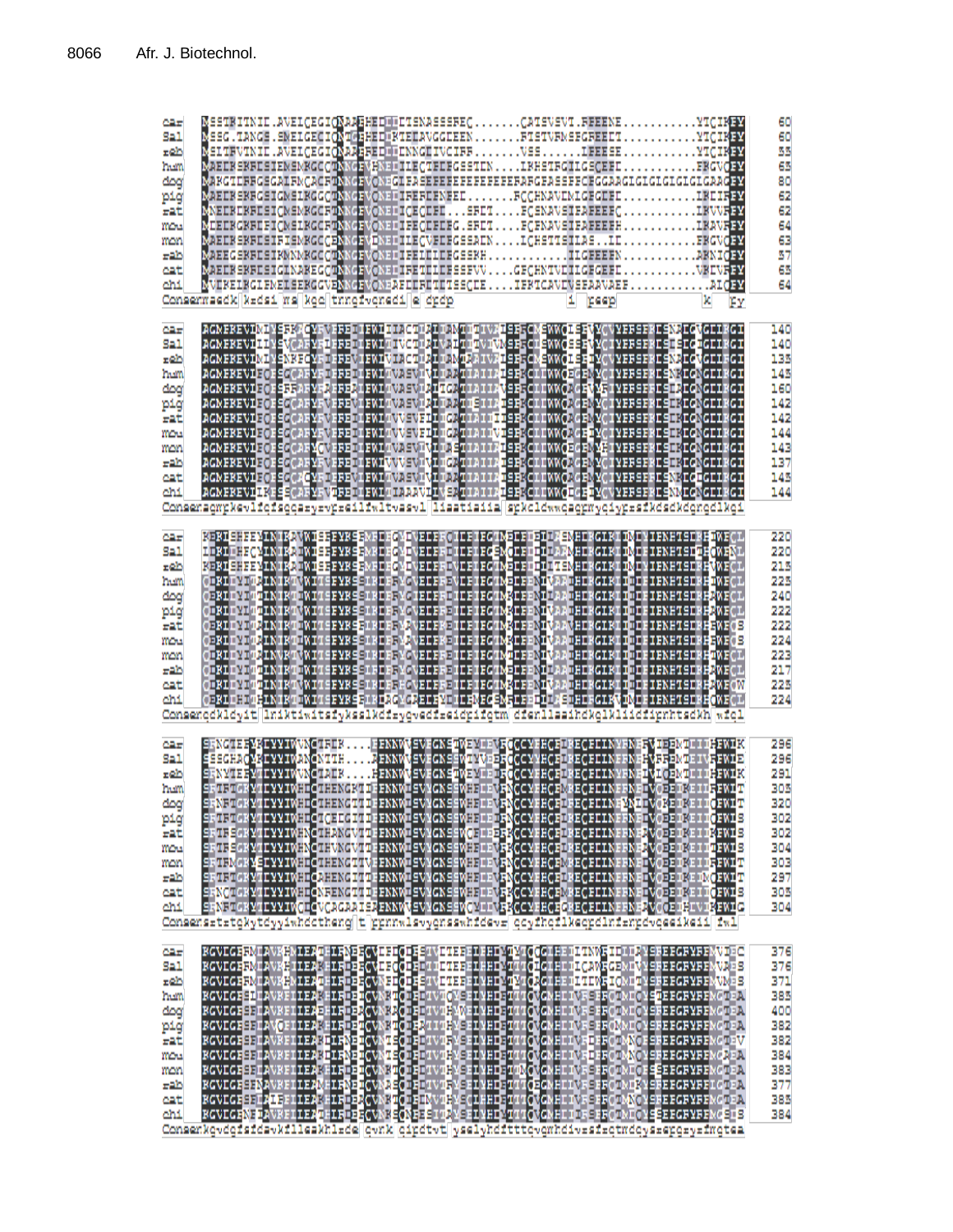| car | YDY <mark>DEIDKIMRYYGISYVIDSDFPFNFYLLYL</mark> PDDLSGNQAKSLVHL <mark>WMSNMFKGKWPNW</mark> VVGNHLKFRLGSSAGTEYLR                                                       | 456 |
|-----|----------------------------------------------------------------------------------------------------------------------------------------------------------------------|-----|
| Sal | YDYEETDKTMYYGTPHVKESDFPFNFYLMDLPTNLTGTGAQGLVNLWMANMFWGKWPNWVVGNHLKFRLSSSVGQFYLK                                                                                      | 456 |
| zeb | YDY <mark>DEIDKTMRYYGTNYAKDS</mark> DFPFNFYLLDLPDNLSGNYAKSTVERWMSNMFKGKWPNWVVGNHDKFR <mark>IGSSAGKEYVR</mark>                                                        | 451 |
| hum | YA.ESIDRTVMYYGLFFIQEADFFFNYYLSMLDT.VSGNSVYEVITSWMENMPEGKWPNWMIGGFLSSRLUSRLGNQYVN                                                                                     | 463 |
| dog | YG.ESTDRTMMYYGLFFIQEADFPFNEYLSKLNT.FSGNSVFDVITSWMENMPFGKWPNWMIGGPFNA <mark>RLTSRFGDFYVN</mark>                                                                       | 478 |
| pig | <u>QG.ESTAGTMMYYGLFFIQEADFPFNSYFGQLDS.FSGDSVADVILSWMENMPFGKWPNWMTCGPDNA<mark>RLLGBFYVN</mark></u>                                                                    | 460 |
| rat | SA. ESTERTMVYYGLSFIQEADFFFNKYLATLDT. LSGHTVYPATTSWMPNMPFGKWPNWMIGGPPTSRLTSRVGSFYWN                                                                                   | 460 |
| mou | SA. <mark>ESTERTWYYGEFFIQEADFPFNKYFTTIGT. LSGHTVYEVITSWME</mark> NMPEGKWPNWMTGGPETFRLTSRV <mark>G</mark> SEYVN                                                       | 462 |
| mon | YA.BSIDRTMMFYCMSFIQEADFPFNNYLTMLDT.LSGNSVYEVITSWMBNMPEGKWPNWMIGGPDSSR <mark>HLSRLGNEYVN</mark>                                                                       | 461 |
| rab | YA.ESIDRIMRYYGLSFIQEADFPFNNYFTILDT.LSGNIVYEVITAWMENMPEGKWPNWMTGGPLITRLISRLGNQYVN                                                                                     | 455 |
| cat | HG.ESITKTYVYYGLFFIQEADFPFNSYLSKLDK.FSGNSVSEIITSWENMPFGKWPNWYIGGPDSVRLISKLGEKYVN                                                                                      | 463 |
| chi | DEKEDIEATMYYGTTFVQEADFPFNLHLINMKN.LSGNSVFFAVNMWMXMMFEGKWPNWAVGSFNTARISSRFGSEYVR                                                                                      | 463 |
|     | Consenyusesidrtmmyyglpfiqeadfpfn yl ldt lsgnsv evitswmenmpegkwpnwm ggpd rltsr g eyvn                                                                                 |     |
|     |                                                                                                                                                                      |     |
| car | AINMLLLTLPGTFTTYYGEEIGLWNVNVSVICLFFGCHDPSNSRDPCRTPMOWLDKLNAGFSDSENGTWLDIAPDYST                                                                                       | 534 |
| Sal | VINMLLIILPGTPTTYYGEEIGMVNINVTIDEICLFFGKFNPNASRDPCRSPMQW <mark>SDGF</mark> NAGFSDA.NETWLF <mark>LHPHF</mark> TT                                                       | 535 |
| zeb | ALNMLLLTLPGTFTTYYGEEIGMVDVNISVICLPAGCYDPSKSRDPCKTPMONN\ELNAGFSESLNGTWLDIASDYRT                                                                                       | 529 |
| hum | VMNMLLFILPGIPITYYGEEIGMGNIVAANLNESMDINTLRSKSPMQWDNSSNAGFSDA.SNIWLFINSDYHT                                                                                            | 535 |
| dog | IMNMIVETLPGTPITYYGEEIGMRNILVTNFNESYDVNTLLSKSPMQWDNSSNAGFSEA.NHTWLPTSSDYFT                                                                                            | 550 |
| pig | VMNMLIFTLPGTPITYYGEEIGMRNILATSLYPIYDADTLLSKSPMQWDNSSNAGFSEG.SHIWLFTRSDYFT                                                                                            | 532 |
| rat | AMNMLLETLPGTPITYYGEEIGMGDISITNLNERYDTNALLSKSPMQWDNSSNAGFTEA.NHTWLFTNSDYHT                                                                                            | 532 |
| mou | AMHMLLTILPGIPITYYGEEIGMGLISVINFNESMDSTILVSKSPMQWDNSSNAGFTPA.NHTWLFTNSDYHT                                                                                            | 534 |
| mon | MMNMLLETLPGTPITYYGEEIGMGNIEATNLNESYDTNTLLSKSPMQWDNSSNAGFSEA.SHTWIHANSDYHT                                                                                            | 533 |
| rab | IMNMLLFTLPGTPITYYGEEIGMGNILATNLNESYDVNTLLSKSPMQWDNSSNAGFSEG.NHTWLPTSSDYFT                                                                                            | 527 |
| cat | IMMMIVETLPGTPITYYGEEIGMRNILAANLNETYDAGTLFSKSPMQWDNSSNAGFSEG.NETWLFTSSDYHT                                                                                            | 535 |
| chi | VINMLLIILPGTPITYYGEEIGAENIASENVSEEYINSDPVTSPEKSPMONNGNLNAGETKG.NSSWIPVNSDYES                                                                                         | 538 |
|     | Consensmnmllftlpgtpityygeeigm ni tn lne yd tl s<br>kspmqwdnssnagfsea nhtwlpt sdyht                                                                                   |     |
|     |                                                                                                                                                                      |     |
| car | VNVELCOADAHSTVSOYRALSLIRGAEIALSRGWFCFVWSDVNVFAYLRELDCLNKAFLVVLNFGPD.TTTDLS.SVTEL                                                                                     | 612 |
| Sal | VNVEACOKDSCSVISOYRALSLIROTOLFIFRGWYCYIWSDADVFAFIREIDCLDKAFIVVLNFCAD.SVINIS.AITEL                                                                                     | 613 |
| zeb | VNVEVGODDTSSTISGYRALSLIRSSNVILSRGWFCYVWNDVNVFAYLRELDGLSKGFLVVLNFGKE.TTTDLS.SVKEL                                                                                     | 607 |
| hum | VNVDVOKTOPRSADKUYODLSLLHANEDLINRGNFCHLRNDSHYVVYTRELDGIDRIFIVVLNFGES.TLLNDHNMISGL                                                                                     | 614 |
| dog |                                                                                                                                                                      | 629 |
| pig | VNVDVQKTQSRSALKLYQELSLLHANDLLLSRGWFQYLRNDSHSVVYARELDGTDRVFLVVLNFGPL.SLVNLQEMTSNI<br>VNGDVQKTQFKSALKLYQELSLLHANELLLSRGWFQYLRNDNYSVVYTRELNGTDRVLLMVLNFGPS.SLLNLKEVISNI | 611 |
| rat | VNVDVOKTOPSSATRIYODUSLIHARETIISRGWFCLLRDDNHSVVYTRELDGIDKVFIVVLNFGESSTVLNLOETISDV                                                                                     | 612 |
| mou | VNVDVÇXIQPSSALRIYQDLSLLHATELVLSRGWFCLLRDDSHSVVYTRELDGIDNVFLVVLNFGPSSTVLNLQGIISDL                                                                                     | 614 |
| mon | VNVDVGMTQPRSALKLYQDLSLLHANELLLSRGWFGHLRNDSHYVVYTRELDGIDRIFIVVLNFGDS.TLLNLQNMTSGL                                                                                     | 612 |
| rab | VNVDVÇKTÇPTSALKIYÇALSLIHANELLIŞRGWFCLLRNDSRVLVYTRELDGTDRVFIVVLNFGPS.TL <mark>LNIÇEMTSGL</mark>                                                                       | 606 |
| cat | VNVDVQKTQPRSALKLYQDLSLLHANELLLGRGWFCFLGNYNHSIMYTRELDGINRIFLMVLNFGFS.SVLNLKEMISNI                                                                                     | 614 |
| chi | VNAEVOMTRENSTINIYREITIIRNSEIFIHRGWMCSIWNDSDVFVYVREIDGIDSVFMMVLNFGCE.STIDIKAIVPDI                                                                                     | 617 |
|     | Consenvnvdvqktqp salklyq lsllhanelllsrgwfc lrndsh vvytreldgidrvflvvlnfges t lnl<br>is l                                                                              |     |
|     |                                                                                                                                                                      |     |
| car | EDTLTVHLSTVP.ISQKTFTKSRIPTSRGQGMLLEYSTNQRFFLNHASEOSVSEKACYLPALDILYKC                                                                                                 | 679 |
| Sal | FEQLILHMSTNQENYGMFVIKSSTATARGEGLLLEYSTHMRFNPGHASQCFVSEKACYLGALDILYKC                                                                                                 | 681 |
| zeb | FDSLTLHLSTES.ITCTEFPKSRIPTSCGQGLLLEYSSSQKFHLNHQSCCYVSEKACYLPALDILYQC                                                                                                 | 674 |
| hum | FAKIRIRISINSADKGSKVDTSGIFLDKGEGLIFBHNTKNLLFRQTAFRDRCFVSNRACYSSVLNILYTS                                                                                               | 684 |
| dog | FARMRIRISTNSADDRNTVDTNATLLDKGEGLILEYNTNDLLFHQTAFKDRCFVSNRACYSSVLNILHSL                                                                                               | 699 |
| pig | FTRVRIRLSINSVYTGREVDTHALSVDRGEGLILEYNTKNLLFCQAAFRDRCFISNRACYSSVFNILYSL                                                                                               | 681 |
| rat | FTKLRIRLSTNPASKGSDVDTHAVSLEKGEGLILEHSMKTLLHHQKAFRDKCFISNFACYSSVLDLLYSS                                                                                               | 682 |
| mou | FPELRIRLSTNSASKGSAVDTRAISLEKGEGLVLEHSTKAPLHQQAAFRDRCFVSSRACYSSALDILYSS                                                                                               | 684 |
| mon | ETRVRIRLSTSSTNKGSEVDTSGIFLDKGDGLILEHNTKNLLFHOTAFRDRCFVSNRACYSSVLNILYTS                                                                                               | 682 |
| rab | FVRLSIKLSTNSASTGSQVDTRGIFLERGEGVLLEHKMKNLLHRQTAFRDRCFISSRACYSSALDILYSS                                                                                               | 676 |
| cat | ETRVRIRLSTNSAYGGREVDTHAVTLASGEGLILEYNTRNLLFRQTAFKERCFVSNRACYSRVLNILYSL                                                                                               | 684 |
| chi | FSKAVVRLSTDFSNNGKAVDTTITKTDVGEGLVLEYKTGKPVFNMEAFRENCFVAEKACYSSAFNLLYMN                                                                                               | 687 |
|     | Consenpuslrirlstnsa g vdt i l gegliley tk llh q afrdrcfvsnracyssaldilys                                                                                              |     |
|     |                                                                                                                                                                      |     |

**Figure 6.** Alignment of deduced amino acid sequences of the rBAT subunit from the *Cyprinus carpio* L. (car), *Salmo salar* (sal), zebrafish (zeb), human (hum), dog (dog), pig (pig), rat (rat), mouse (mou), monkey (mon), rabbit (rab), cattle (cat) and chicken (chi). These protein sequences were aligned using the Clustal program. Identical amino acids are shown on a black background, ≥75% similar amino acids on a gray background and ≥50% similar amino acids on a light gray background.

preparation and also support further research on the absorption mechanisms of basic amino acids in *C. carpio* L. on molecular level.

## **ACKNOWLEDGMENTS**

We want to express our gratitude to Dr. Brian. P. Hedlund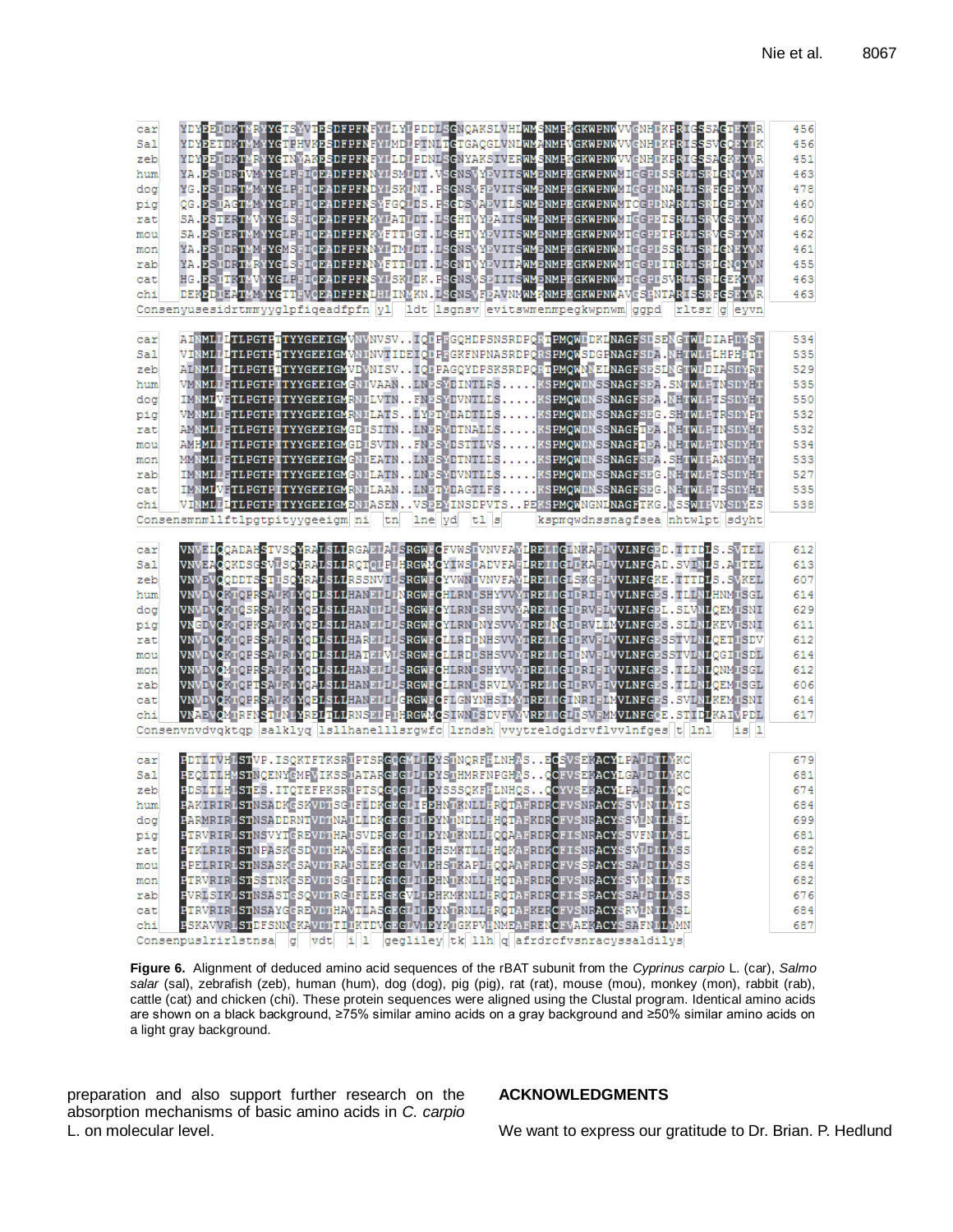

**Figure 7.** The phylogenetic relationship of fish rBAT and its orthologues. A molecular phylogenetic tree of rBAT was generated based on the alignment of the amino acid sequences by MEGA5. The accession numbers for the sequences are as follows: human, *Homo sapiens* (AAB39829); mouse, *Mus musculus* (AAH13441); rat, *Rattus norvegicus* (NP\_058912); rabbit, *Oryctolagus cuniculus* (AAA31391); marmoset, *Callithrix jacchus* (XP\_002757851); dog, *Canis lupus familiaris* (AAG34759); cattle, *Bos taurus* (NP\_001029805); pig, *Sus scrofa* (ACB46191); chicken, *Gallus gallus* (XP\_426125); salom, *Salmo salar* (ACN11390); zebrafish, *Danio rerio* (XP\_685969).



**Figure 8.** The predicted 3-D structure of rBAT in intestine of Cyprinus carpio L. A, The N-terminal, subdomain, and C-terminal domains are shown in yellow, cyan, and blue, respectively. This figure was prepared with PyMOL.

(Associate Professor, School of Life Sciences, University of Nevada Las Vegas) for taking time from his busy schedule to give assistance in writing this paper. This